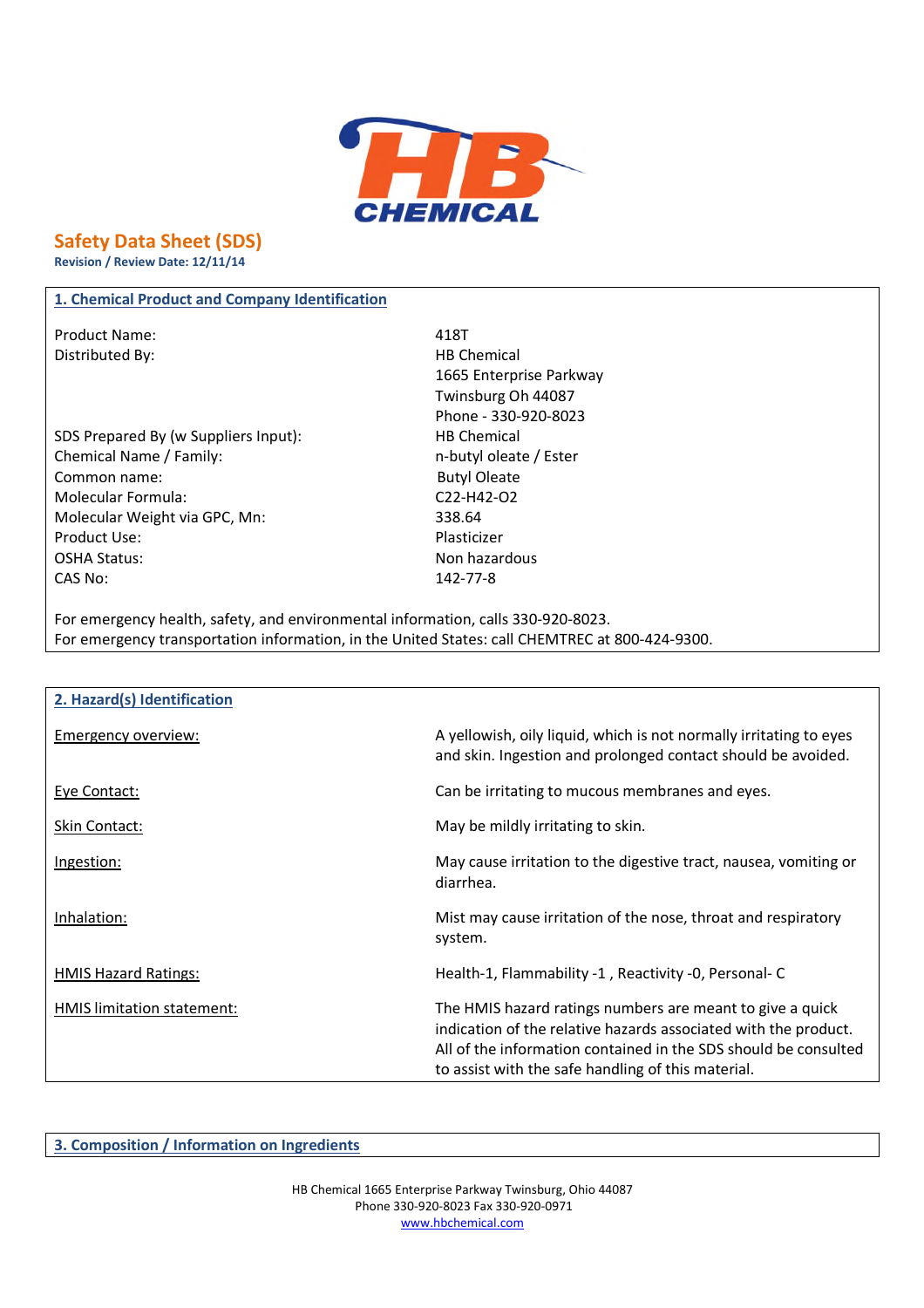100 % n-butanol ester of oleic acid (Butyl Oleate) 142-77-8

| <b>4. First Aid Measures</b> |                                                                                                                     |
|------------------------------|---------------------------------------------------------------------------------------------------------------------|
| Inhalation:                  | Remove to fresh air; give artificial respiration or oxygen if<br>necessary.                                         |
| Eyes:                        | Flush eyes with water for 15 minutes. Call a physician if<br>irritation persists.                                   |
| Skin:                        | Remove contaminated clothing and wash skin with soap and<br>water. If in contact with hot product, treat as a burn. |
| Ingestion:                   | Do not induce vomiting. Never give anything by mouth to<br>unconscious person. Seek medical attention.              |

| <b>5. Fire-Fighting Measures</b>  |                                                                                                                                                                                                                                                          |
|-----------------------------------|----------------------------------------------------------------------------------------------------------------------------------------------------------------------------------------------------------------------------------------------------------|
| Suitable Extinguishing Media:     | Use Chemical foam, CO2, Dry Chemical and water spray.                                                                                                                                                                                                    |
| Special Fire Fighting Procedures: | Water spray can be used to keep containers cool, but is<br>generally ineffective for direct fire suppression. Direct water will<br>spread fire. Treat as burning oil. Keep drums as cool as possible<br>to avoid expansion, explosions, and splattering. |
| Hazardous Combustion Products:    | This product will decompose under extreme temperatures<br>forming oxides of carbon.                                                                                                                                                                      |
| Protective equipment:             | Full eye protection and protective clothing are required for all<br>indoor/outdoor fires and spills. Fire fighters should wear self-<br>contained breathing apparatus if risk of exposure to vapor or<br>products of combustion.                         |

| <b>6. Accidental Release Measures</b>          |                                                                                                                                                                                |
|------------------------------------------------|--------------------------------------------------------------------------------------------------------------------------------------------------------------------------------|
| Steps to be taken in case material is spilled: | Contain spills with absorbent material such as sand or soil.<br>Collect and seal in properly labelled containers for disposal. For<br>small spills, wash with plenty of water. |
| Personal protection:                           | Wear a self-contained breathing apparatus, rubber boots and<br>gloves, and disposable coveralls. Dispose of coveralls after use.                                               |
| Environmental Disposal Information:            | Prevent run off into drains and waterways.                                                                                                                                     |
| Waste Disposal:                                | Dispose of in accordance with all Local, State and Federal<br>regulations at an approved waste disposal site.                                                                  |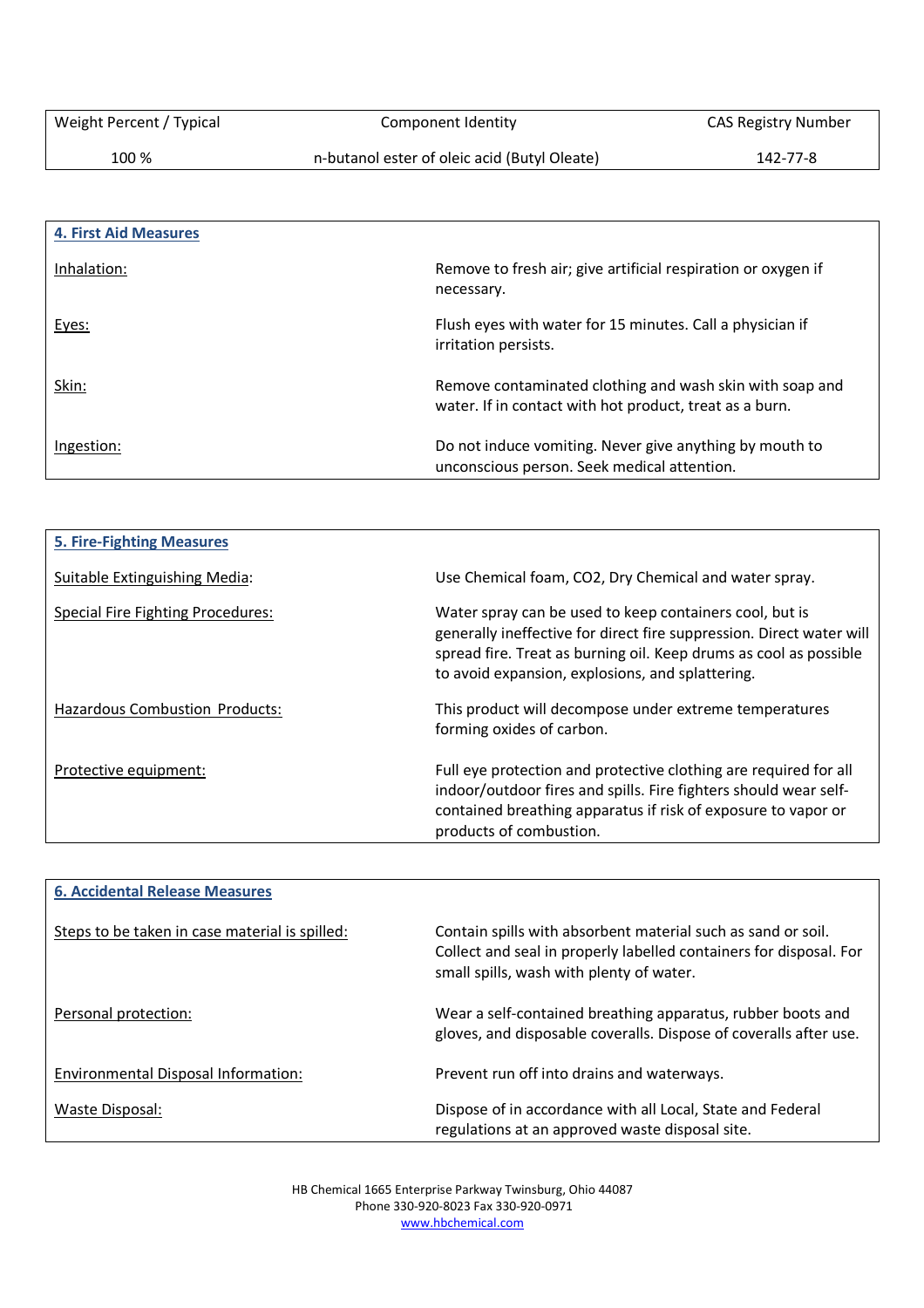| 7. Handling and Storage:             |                                                                            |
|--------------------------------------|----------------------------------------------------------------------------|
| Precautions to be taken in handling: | Avoid skin and eye contact. Wash hands after using product.                |
| Storage:                             | Store in the closed original container in a cool, well-ventilated<br>area. |

| 8. Exposure Controls / Personal Protection |                                                                                                                                                                                          |
|--------------------------------------------|------------------------------------------------------------------------------------------------------------------------------------------------------------------------------------------|
| <b>Respiratory Protection:</b>             | Use a NIOSH approved respirator when exposure limits are<br>exceeded or if irritation or other symptoms are experienced.                                                                 |
| Ventilation:                               | Use only where sufficient ventilation exists to keep exposure<br>levels of fumes and dust below recommended levels. Ensure<br>adequate ventilation to keep exposure levels to a minimum. |
| Hand protection:                           | Wear gloves.                                                                                                                                                                             |
| Eye Protection:                            | Wear safety goggles.                                                                                                                                                                     |
| Skin and Body Protection:                  | Wear impervious clothing, boots and apron.                                                                                                                                               |
| Decontamination Facilities:                | There should be a shower facility and eyewash in the building<br>where this product is being stored and handled. Exercise good<br>chemical handling practice.                            |

| <b>9. Physical and Chemical Properties</b> |                                        |
|--------------------------------------------|----------------------------------------|
| <b>Physical Form:</b>                      | Oily liquid                            |
| Appearance & Odor:                         | Yellow                                 |
| <b>Specific Gravity:</b>                   | $@25^{\circ}C = 0.87$                  |
| Flash Point, TAG CC F:                     | >150C                                  |
| Evaporation Rate (Water $\sim$ I):         | $<$ 1 (butyl acetate=1)                |
| Boiling Point ( <sup>o</sup> F) Initial:   | > 200 C                                |
| <b>Melting Point:</b>                      | $-26.4^{\circ}$ C ( $-15.5^{\circ}$ F) |

| <b>10. Stability and Reactivity</b>   |                                                         |
|---------------------------------------|---------------------------------------------------------|
| Stability:                            | This product is stable under normal conditions.         |
| Incompatibility (Materials to Avoid): | Material reacts with strong oxidizing agents and bases. |
| Conditions to Avoid:                  | Extreme heat.                                           |
| Hazardous Polymerization:             | Hazardous polymerization will not occur.                |

HB Chemical 1665 Enterprise Parkway Twinsburg, Ohio 44087 Phone 330-920-8023 Fax 330-920-0971 www.hbchemical.com